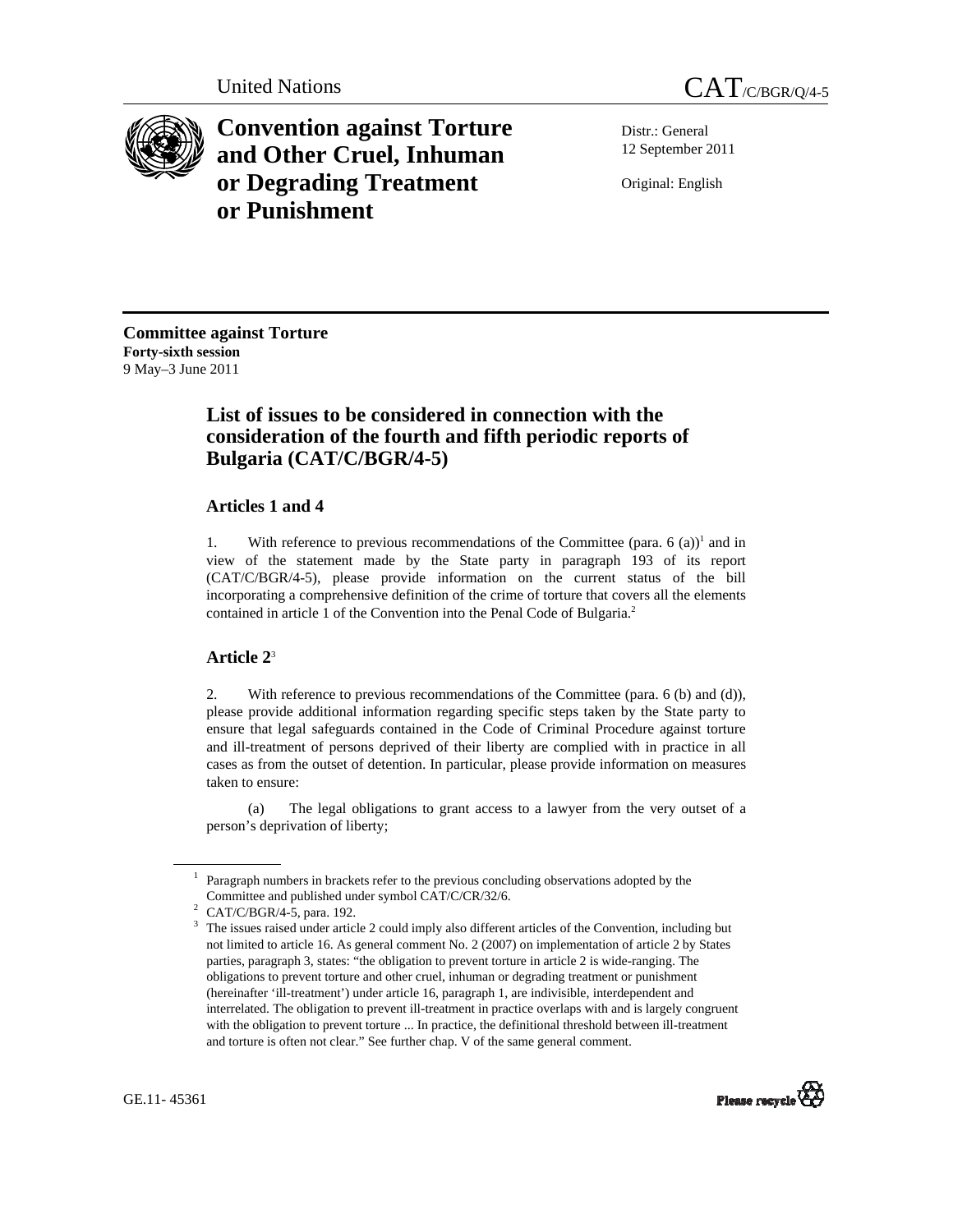(b) That the exercise of the right to access to a lawyer is recorded in writing (e.g. in a special register of visits by lawyers or an entry in the general police custody register) in view of allegations that some police officers had attempted to discourage detainees from exercising their right to a lawyer;

 (c) That the system of legal aid is truly effective so that ex officio lawyers are contacted and meet with their clients while in police custody;

 (d) That, when injuries are recorded by a doctor that are consistent with allegations of ill-treatment by detainees, the record is systematically brought to an independent body such as the Prosecutor;

 (e) That juvenile detainees are able to contact their parents from the outset of their arrest.

3. According to paragraph 93 of the State party's report, "Pursuant to the Constitution and the Criminal Procedure Code, police detention cannot exceed 24 hours, or 72 hours, if carried out on the authority of an arrest warrant issued by a prosecuting attorney, prior to the arraignment of the accused person before a court of law". Please provide data that these time limits are respected in practice.

4. Please provide information on the respect of the rights of persons detained under legislation relating to aliens, including the right to legal assistance, to have confidential meetings with lawyers, to be informed about their rights and have information on the rules of detention in a language they understand.<sup>4</sup> Please also clarify whether the lawyers of pretrial detainees held in investigation detention facilities have to be contacted by investigators, and not the detainees themselves<sup>5</sup> and whether foreign detainees in such facilities are made to sign various legal documents in Bulgarian even when they do not understand the language.<sup>6</sup>

5. Please provide information on progress made in the reform of the justice system, including the prosecution service, with a view to strengthening its independence, effectiveness, efficiency and consistency, $\lambda$  and in particular on any specific measures to remedy the delays in the conduct of criminal proceedings.<sup>8</sup> Please provide information on the length of detention during pretrial proceedings in penal cases. Please provide information on the use of non-custodial measures, including probation, conditional release (parole), home leave, and amnesties and data on the number of persons concerned, disaggregated by gender, ethnic group, geographical region and type and location of places of deprivation of liberty where they occurred.<sup>9</sup>

6. Please provide information on the measures taken to clearly define the legal age of criminal responsibility in order to guarantee that children under the age of 14 years are entirely treated outside of the criminal justice system on the basis of social and protective measures. Please provide information on steps taken to reform the system of juvenile justice<sup>10</sup> and in particular on any steps taken by the State party to establish juvenile courts or

<sup>&</sup>lt;sup>4</sup> European Committee for the Prevention of Torture and Inhuman or Degrading Treatment or Punishment (CPT), "Report to the Bulgarian Government on the visit to Bulgaria carried out by the European Committee for the Prevention of Torture and Inhuman or Degrading Treatment or Punishment (CPT) from 15 to 19 December 2008" (CPT/Inf (2010) 29), paras. 45 and 46. 5

 $5$  CPT 2008 report, para. 61.

<sup>6</sup> Ibid., para. 62.

<sup>7</sup> A/HRC/16/9, para. 80.63.

<sup>8</sup> CCPR/C/BGR/Q/3, para. 19.

<sup>9</sup> CPT 2008 report, para. 64.

<sup>10</sup> A/HRC/16/9, para. 54.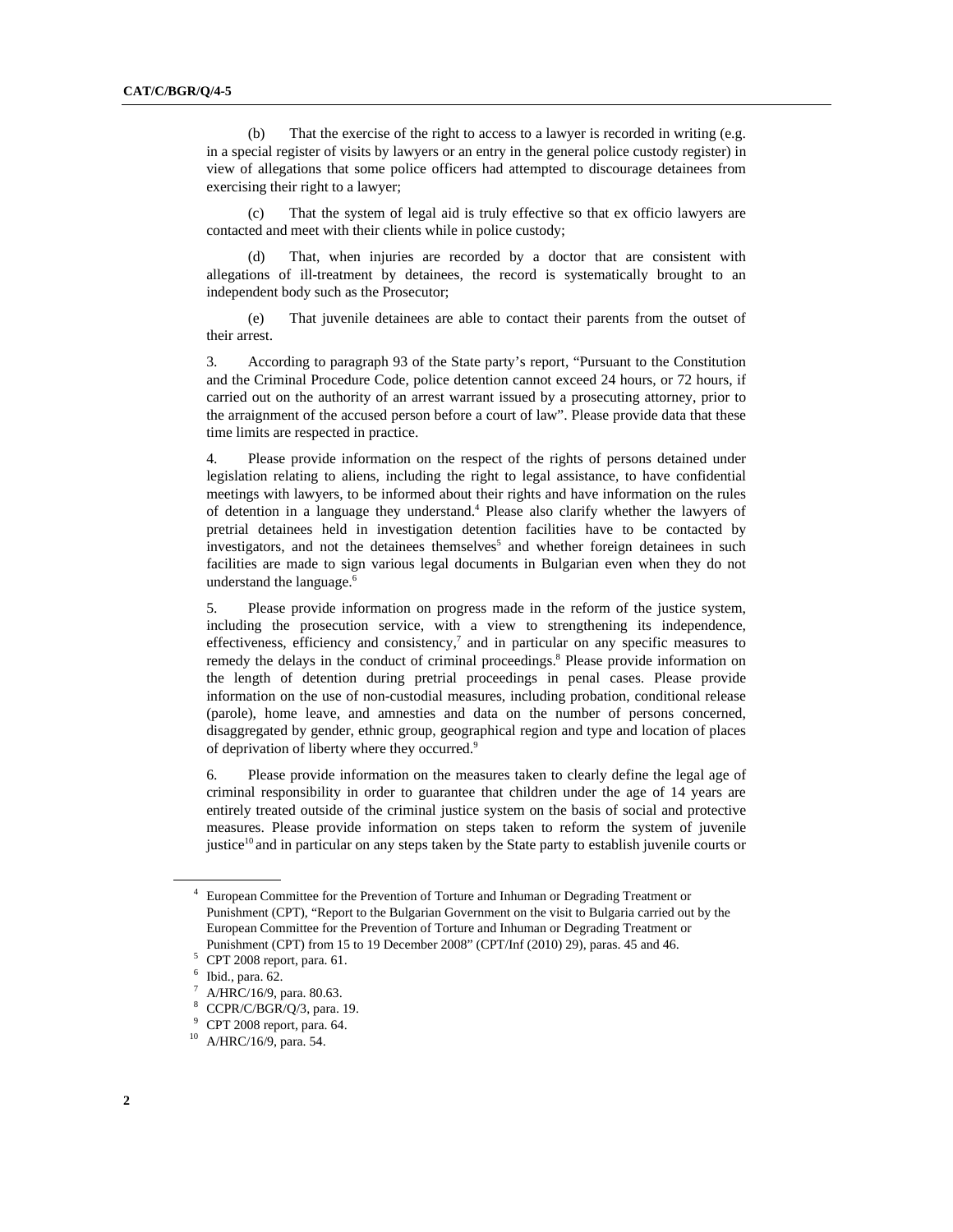chambers for children over the age of  $14<sup>11</sup>$  with specialized judges throughout the country.<sup>12</sup> Please also provide information on measures taken to use deprivation of liberty, including placement in correctional educational institutions, as a means of last resort.

7. With reference to previous recommendations of the Committee (para. 6 (k)), please provide updated information on the following:

 (a) The regime of detainees serving life sentences, including those serving life sentence without possibility of parole;

 (b) Any amendments to the Criminal Code that would include a provision to eliminate the sentence of life imprisonment without possibility of parole;<sup>13</sup>

 (c) If there have been any changes in the policy of security restrictions concerning life-sentenced prisoners such as handcuffing when outside their cells and the implementation of a segregated regime of an initial period of five years ordered by the sentencing court and not imposed as a tool of prison management; $14$ 

 (d) Detailed information on the number of life-sentenced prisoners, including how many of them join the mainstream prison population after the initial five years.<sup>15</sup>

8. Please provide information about the periodicity and conditions of independent monitoring of places of detention by the Ombudsman and non-governmental organizations (NGOs) and indicate which and how many NGOs participate in such monitoring.16 Please indicate why NGOs such as the Bulgarian Helsinki Committee are obliged to seek the prosecutor's permission each time when they want to speak in private with a pretrial detainee.<sup>17</sup>

9. Please provide information on:

 (a) The setting up of an independent national human rights institution in accordance with the principles relating to the status of national institutions for the promotion and protection of human rights (Paris Principles);

Measures taken by the State party to prevent the excessive use of force and firearms by law enforcement personnel, including the review of the legislation which allows the use of firearms to arrest a suspect regardless of the seriousness of the alleged offence or the threat to other people;

 (c) Whether the Penal Code criminalizes conduct motivated by hatred against vulnerable groups. Please provide information on measures to protect vulnerable groups included in the Protection against Discrimination Act;<sup>18</sup>

 (d) With reference to previous recommendations of the Committee (paras. 5 (b) and 6 (b)), please provide information on specific measures to strengthen safeguards against the torture and ill-treatment by police and law enforcement officials which disproportionately affect the Roma. Please also provide information on specific measures taken to recruit more persons of Roma origin into police and law enforcement and on the

 $11$  A/HRC/WG.6/9/BGR/3, para. 29.

<sup>12</sup> CRC/C/BGR/CO/2, para. 69 (d).

<sup>13</sup> CPT 2008 report, para. 67.

<sup>14</sup> Ibid., paras. 77 and 78.

<sup>15</sup> Ibid., para. 78.

<sup>16</sup> Ibid., para. 63.

<sup>17</sup> Ibid., para. 63.

<sup>18</sup> A/HRC/16/9, para. 12.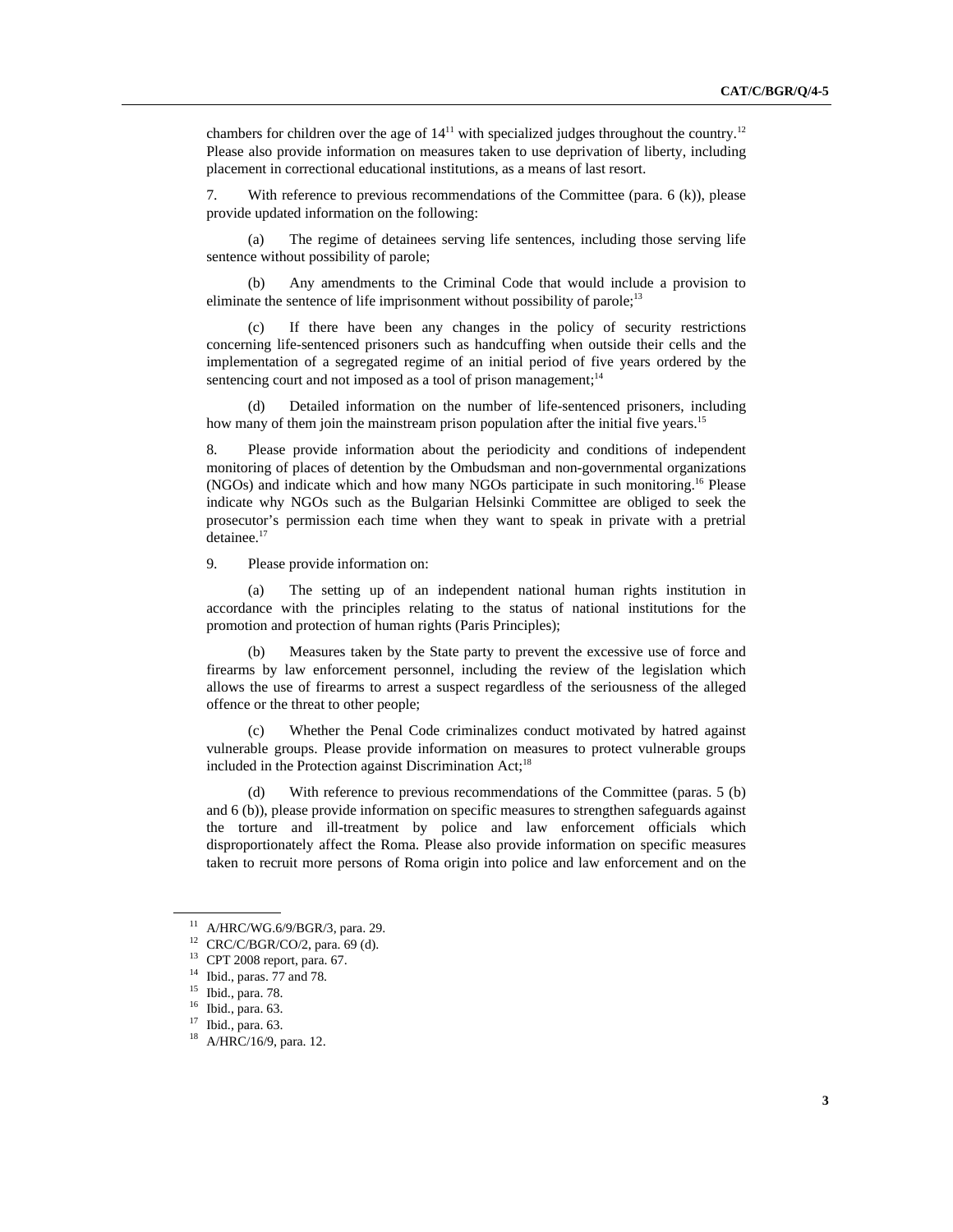number of officers of Roma origin.<sup>19</sup> Please provide an assessment of the results of the Action Plan adopted in 2007 to implement the Strategic Guidelines for Development of the Integrated Model, "The Police Close to Society" for 2007–2010.20

10. Please provide information on the effectiveness of the national 24-hour hotline set up in August 2009 which provides information as well as legal and psychological support to protect victims of violence, including domestic violence, as well as on the effectiveness of the adoption in 2005 of the Domestic Violence Act and the 2009 amendments to the Penal Code. Please provide information on the number of persons housed in the three shelters and five crisis centres.

#### **Article 3**

11. With reference to previous recommendations of the Committee (para. 6 (f)), please provide information on measures taken by the State party to ensure that no person is expelled, returned or extradited to a country where there are substantial grounds for believing that he/she would be in danger of being subjected to torture. Please provide updated figures on the number of requests for asylum and the number granted for the reporting period.<sup>21</sup>

12. With reference to previous recommendations of the Committee (para.  $6(g)$ ), please provide information on efforts made by the State party to strengthen cooperation between the State Agency for Refugees and the Ministry of the Interior. Please also explain why the State Agency for National Security is not obliged to consult the State Agency for Refugees about whether persons with refugee status against whom a national security order has been issued risk persecution, torture or ill-treatment in the country to which they are to be expelled.<sup>22</sup> Please clarify the purpose of having the Chairperson of the State Agency for Refugees provide an opinion on the safety of the country to which an alien is to be returned if he/she has already decided to deny refugee status or turn down the asylum application of that person. $23$ 

13. Please explain how in practice expulsion or extradition decisions are appealed. Do appeals have suspensive effects? Please provide statistical data on such appeals.<sup>24</sup> Please provide statistical data during the reporting period on the numbers of refugees and asylumseekers; persons extradited or returned and to which States; and persons not extradited on grounds that they would be in danger of being subjected to torture.

14. Please provide information on the following:

 (a) The number of persons who had applied for asylum at the border, including those who had lodged first-time applications, and were held at the Busmantsi detention centre while awaiting an interview, although the Bulgarian Law on Foreigners stipulates in section 29 (2) that "the accommodation of foreigners seeking protection shall be carried out by the State Agency for Refugees in a centre or another sheltering place upon assessment of the health condition, family and material status of the foreigner, according to requirements and procedures determined by the State Agency for Refugees (SAR)";<sup>25</sup>

<sup>19</sup> CERD/C/BGR/CO/19, para. 16.

 $^{20}$  CAT/C/BGR/4-5, para. 102.<br><sup>21</sup> Ibid., para. 107.

 $22$  CPT 2008 report, para. 30.

<sup>&</sup>lt;sup>23</sup> CAT/C/BGR/4-5, para. 45.<br><sup>24</sup> Ibid., para. 174.

<sup>25</sup> CPT 2008 report, para. 26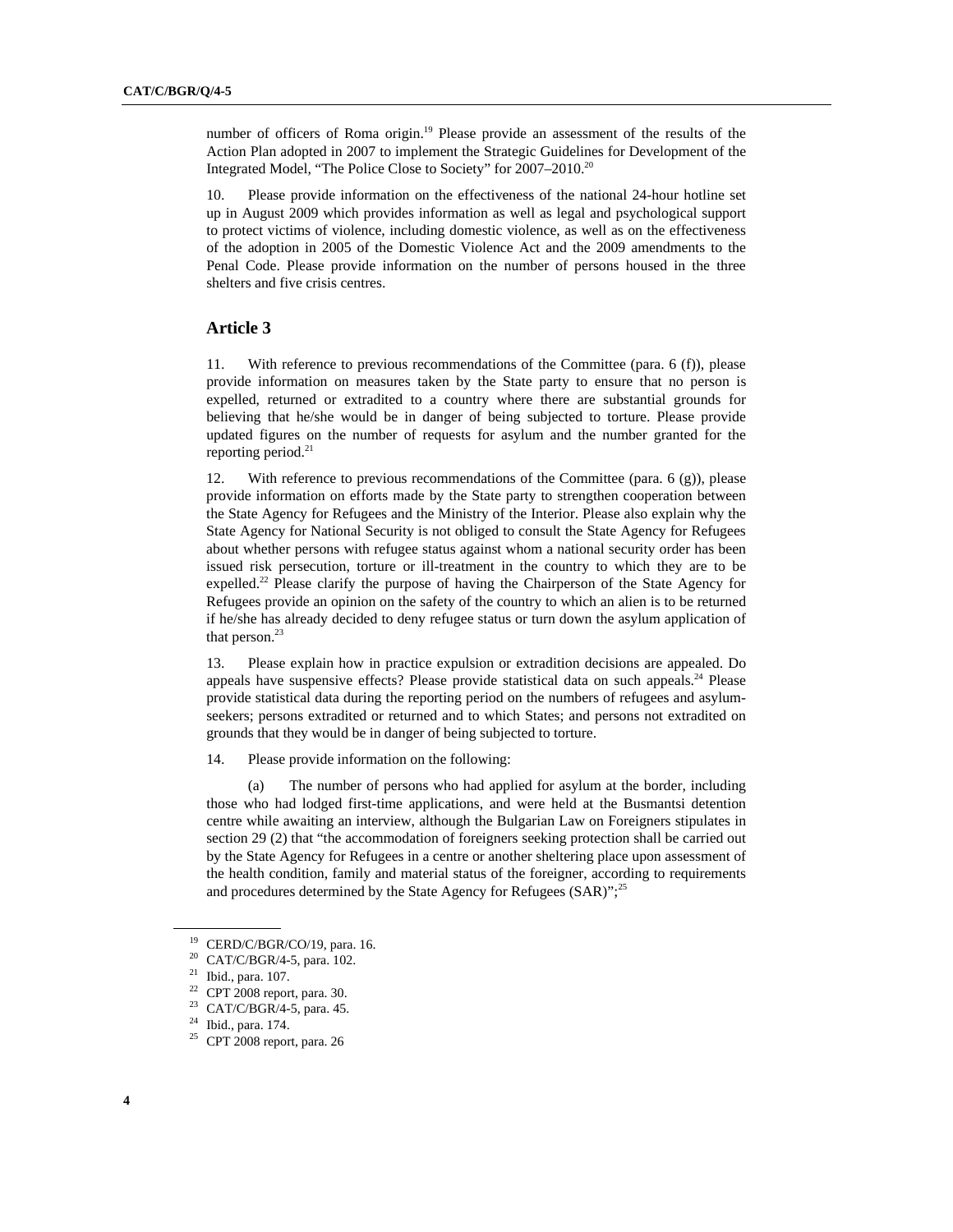(b) The grounds for depriving a person of their liberty while awaiting the outcome of their asylum application<sup>26</sup> and holding them together with foreigners who are detained pending expulsion or removal to the border, including those deemed as a threat to national security or public order;

 (c) Information on the status of the border transit centre which was to have been opened in 2009 in the village of Pastrogor.

15. Please provide updated information about the length of stay at Busmantsi, including the maximum length of detention pending deportation prescribed by law, and disaggregated data on the length of stay and category of persons currently held there, including those awaiting the enforcement of coercive administrative measures.<sup>27</sup> Please provide information about the availability of qualified interpreters for foreigners held in the Busmantsi detention facility, including in connection with detainees' health problems and about referrals to outside specialists and hospital facilities, and the visits of doctors to solitary confinement units.<sup>28</sup> Please also provide information about suicide attempts, acts of self-harm and hunger strikes of persons detained at the Busmantsi facility.<sup>29</sup>

16. Please provide specific information about the cases of the following two persons who were returned to Lebanon from Bulgaria in 2010 and who, according to information outlined below, were allegedly subjected to torture. Please also indicate whether the authorities of the State party have followed the situation of the persons concerned after their return to Lebanon:

 (a) Youssef Kayed, a Palestinian refugee born in September 1971, left Lebanon for Bulgaria in 2009 following persecution by the Lebanese authorities. He applied for asylum in Bulgaria and upon rejection of his request and subsequent appeal was deported back to Lebanon despite fears that he would be arrested and tortured upon return. Upon his arrival in Lebanon on 27 November 2010, he was arrested at the Beirut International Airport. When his brother visited him in January 2011, Mr. Kayed weighed only 45 kilograms at the time and said that he had been subjected to torture;

Moussa Kamel Ismael, a Palestinian refugee born in 1982, left Lebanon for Bulgaria in 2008 following persecution in Lebanon. He requested asylum in Bulgaria which was rejected in July 2010 and he was subsequently deported to Lebanon despite fears that he would be arrested and tortured upon return. Upon his return to Lebanon on 27 November 2010, he was arrested at the Beirut International Airport and is currently in Roumieh prison. While he was held at the Ministry of Defence, he was subjected to severe torture methods as well as beatings on his legs.

## **Articles 5, 6, 7 and 8**

17. Since the consideration of the previous report, please indicate whether the State party has rejected, for any reason, any request for extradition by another State for an individual suspected of having committed an offence of torture, and has started prosecution proceedings as a result. If so, please provide information on the status and outcome of such proceedings.

18. Please provide information on any steps taken by the State party to ensure that crimes under international law are included in chapter fourteen of the Criminal Code

 $26$  Ibid., appendix I, p. 42.

 $27$  Ibid., paras. 25 and 26

<sup>28</sup> Ibid., para. 37

<sup>29</sup> Ibid., para. 29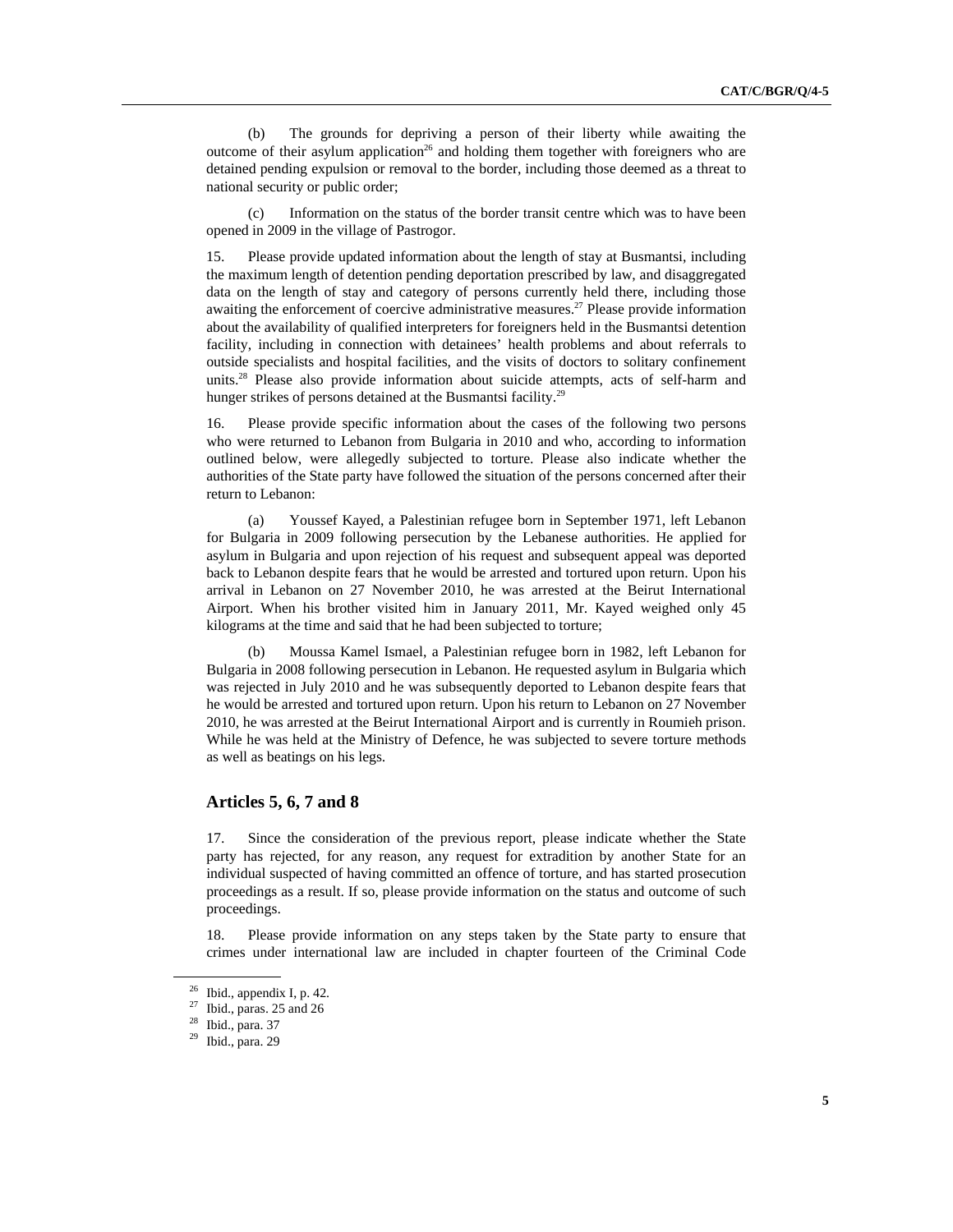regarding "Outrage on Peace and Humanity", thereby broadening the definition of crimes against peace and humanity and making them consistent with standards of international law. Do Bulgarian courts have universal jurisdiction over such crimes, including acts of torture?

### **Article 10**

19. Please indicate if there are programmes to train medical personnel or other persons involved with detainees on how to detect signs of torture or cruel, inhuman and degrading treatment. Is the Manual on Effective Investigation and Documentation of Torture and Other Cruel, Inhuman or Degrading Treatment or Punishment (the Istanbul Protocol) part of this training as well as of the training of all those directly involved in the documentation and investigation of torture and ill-treatment?

20 Please provide information on measures taken by the State party to provide specialized training to staff in State institutions for children with mental disabilities in order to avoid their ill-treatment which in certain cases resulted in death.

21. Please provide information on training in international human rights law, in particular regarding the prevention of torture, including specific information about the curricula and content, frequency, level, numbers and type of public servants who have participated in induction and periodic courses and seminars as well as in courses abroad and international projects and programmes.<sup>30</sup>

22. Please provide information on training provided to law enforcement personnel with regard to the use of force, including on the basis of the international standards contained in the United Nations Code of Conduct for Law Enforcement Officials and Basic Principles on the Use of Force and Firearms by Law Enforcement Officials in order to combat incidents of abuse, ill-treatment and torture. Please also provide information on specialized training on provisions of the Convention provided to staff at the Busmantsi detention facility for dealing with aliens, including about their legal status and the procedures applicable to them.

23. Please provide information on steps taken by the State party to conduct awarenessraising campaigns to prevent all forms of violence and harassment related to sexual orientation and gender identity.<sup>31</sup>

24. Please outline measures to develop and implement a methodology to assess the impact of training on the prevention of torture and ill-treatment.

#### **Article 11**

25. With reference to previous recommendations of the Committee (para. 6 (i)), please provide information on the following:

 (a) Specific measures taken by the State party to improve conditions in detention facilities, in particular the investigative detention facilities, to ensure that they provide at least minimal outdoor exercise for detainees, as well as updated information on the closing of the two remaining underground detention facilities at Gabrovo and Shumen;<sup>32</sup>

<sup>30</sup> CAT/C/BGR/4-5, paras. 137 and 139.

<sup>31</sup> A/HRC/WG.6/9/BGR/3, para. 22.

<sup>32</sup> CAT/C/BGR/4-5, para. 183.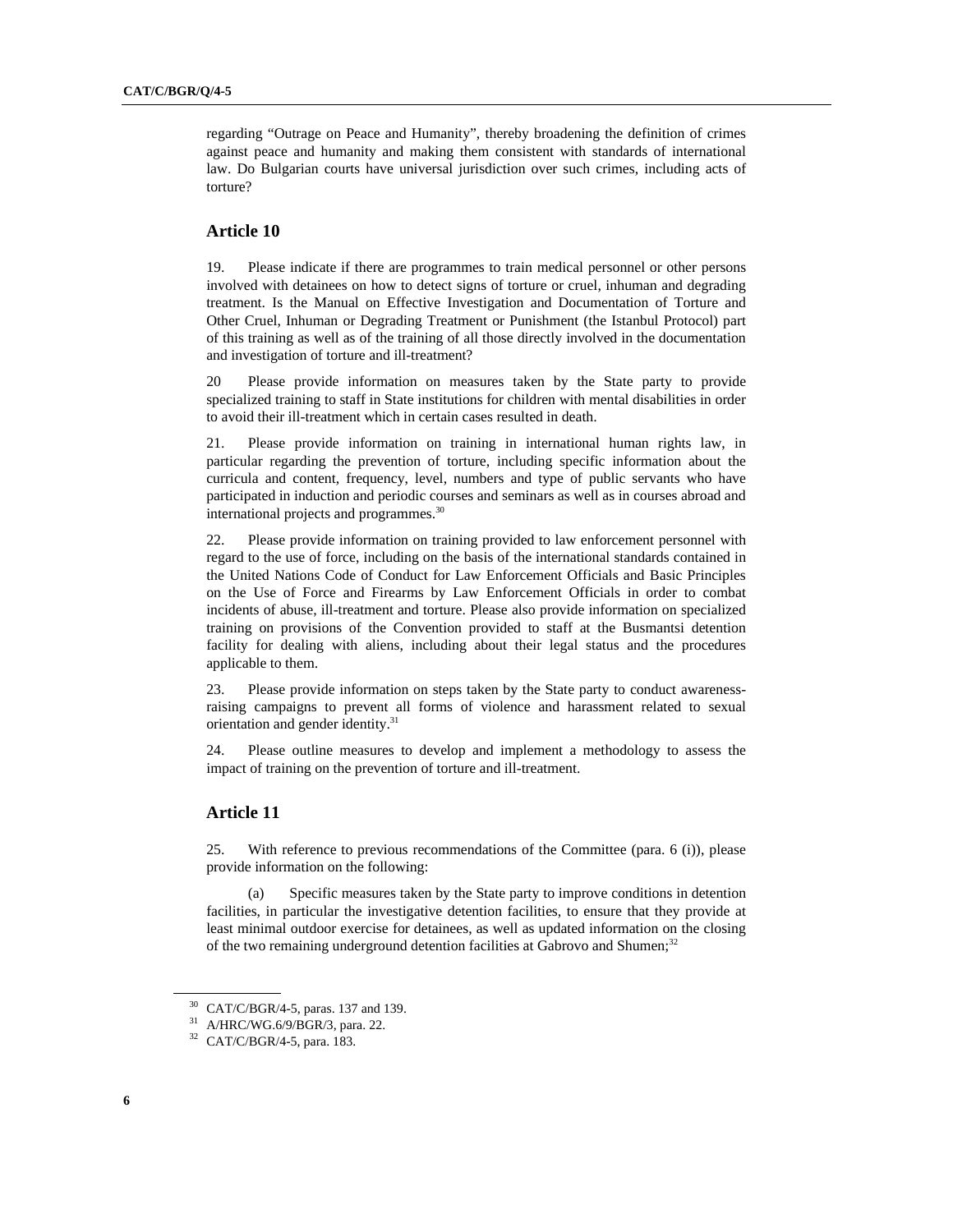(b) Steps taken to bring conditions in police directorates, prisons and other detention facilities, in particular the border detention centres in Svilengrad, Petrich and Slivnitsa, some of which were described as inhuman and degrading, $33$  in line with international standards,  $34$  with due regard for the special needs of juveniles;

 (c) Clarify information about the existence of metal rails in the corridors of police directorates to which persons in police custody are handcuffed as a substitute for proper holding facilities;.<sup>35</sup>

 (d) Specify the disciplinary procedures for placement in solitary confinement, the maximum length of time that can be spent in a solitary confinement unit, and whether registers are maintained.

26. Please provide information about the improvement of conditions of detention, including on the following: $36$ 

 (a) Specific measures taken in order to remedy overcrowding, provide adequate food, prompt medical care, ventilation, heating, lighting, clean bedding, integral sanitation in cells, open air exercise yards and rooms for visits; $37$ 

 (b) Whether the requirements concerning minimum sanitation standards the fulfilment of which was set for 1 January 2009 have been met and do they correspond to international standards?<sup>38</sup> Also, please specify whether detained persons are obliged to buy medication themselves;<sup>39</sup>

 (c) Measures taken by the State party to remedy the lack of medical staff and equipment deficiencies in detention facilities. Please provide detailed information on the 26 instances of ongoing criminal proceedings for poor living conditions in penitentiary facilities, including on the 10 cases among them on which writs of execution have been issued:<sup>40</sup>

 (d) The annual budget allocations per inmate and the steps taken by the State party to comply with the recommended standard of providing 6  $m<sup>2</sup>$  of space per detainee.

27. With reference to previous recommendations of the Committee (para. 6 (k)), please provide information on preventive measures taken by the State party to monitor and prevent inter-prisoner and other violence, including sexual violence, in detention facilities. Please provide disaggregated data on the number of such incidents per year since the adoption of the previous recommendations and the type of follow-up provided by the authorities. Please provide information about the 44 deaths in detention in 2007 as well as the number of deaths in detention during the reporting period. $41$ 

28. Please provide information on steps taken to reform the penitentiary system and improve the professionalism and increase the number of staff in prisons in order to improve the ratio of staff to prisoners.42 Please provide information on steps taken to increase the salaries of prison staff to allow for an alternative shift pattern so they do not have to take a

<sup>33</sup> A/HRC/WG.6/9/BGR/3, para. 23.

 $^{34}$  CPT 2008 report, para. 56.<br> $^{35}$  Ibid., para. 22.

<sup>&</sup>lt;sup>36</sup> CAT/C/BGR/4-5, para. 184.

<sup>37</sup> CPT 2008 report, para. 49.

<sup>38</sup> CAT/C/BGR/4-5, para. 184.

<sup>39</sup> CPT 2008 report, para. 59.

 $^{40}$  CAT/C/BGR/4-5, para. 162.<br> $^{41}$  Ibid., para. 114.

 $42$  CPT 2008 report, para. 66.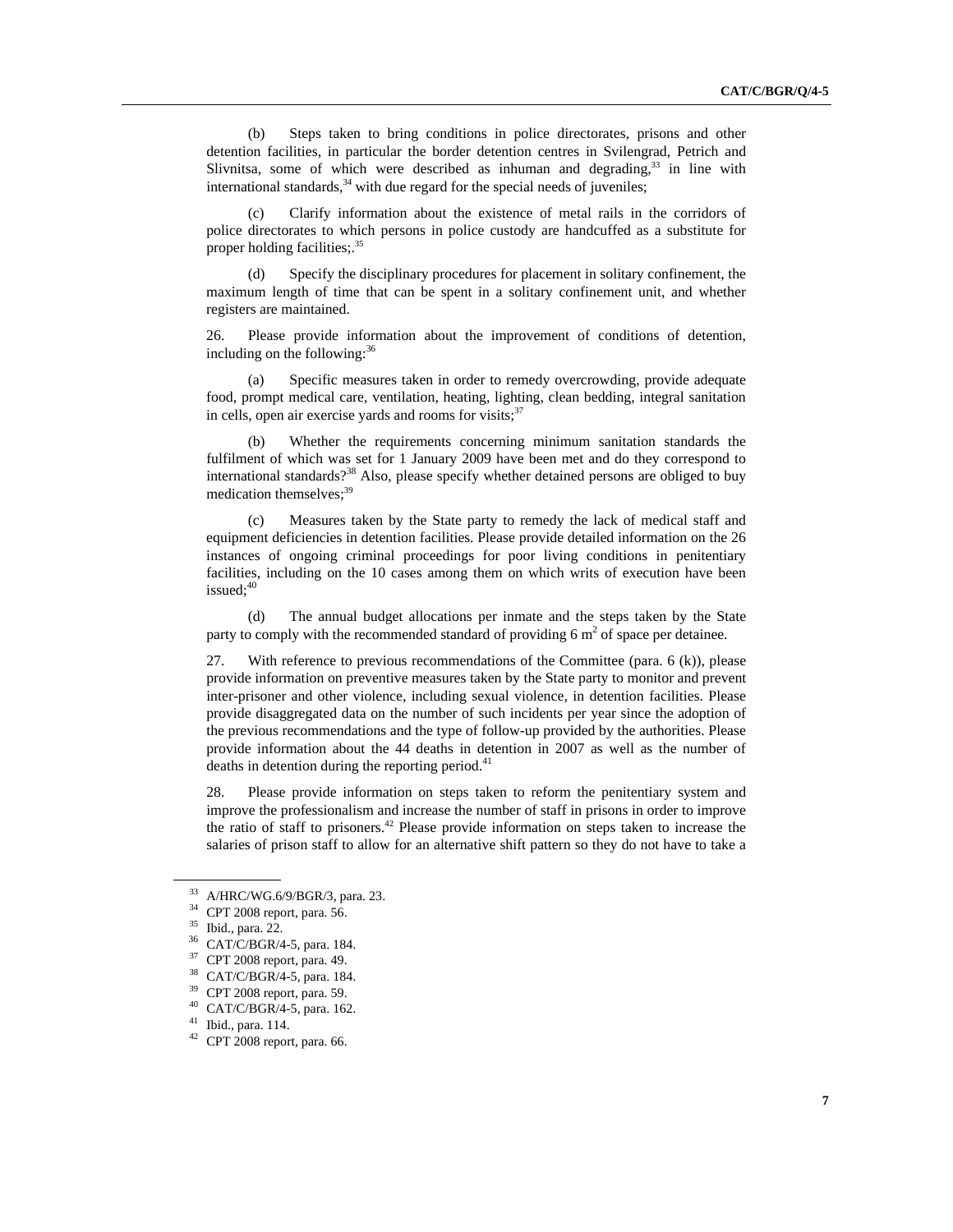second job to supplement their income. Please clarify whether job descriptions for prison service staff who are under the Ministry of Justice $4<sup>3</sup>$  are still based on those for police officers established by the Ministry of the Interior.<sup>44</sup> Also, Please also provide information on why police officers exercising a guardian function, and not specialized staff, are the only staff present at weekends at the Busmantsi detention centre.<sup>45</sup>

## **Articles 12 and 13**

29. With reference to previous recommendations of the Committee (para. 6 (c)), please provide information on measures taken by the State party to establish an effective, reliable and independent complaint system to initiate prompt and impartial investigations into allegations of torture and ill-treatment and prosecute and punish those found responsible.<sup>46</sup> Please provide statistical data regarding such reported cases and the results of the investigations, disaggregated by, inter alia, gender, ethnic group, geographical region and type and location of places of deprivation of liberty where they occurred. Please also indicate whether there is a fully independent body that would enable the Ministry of the Interior to deal objectively with complaints directed against the police and provide information on the effectiveness of the specialized Human Rights Commission set up within the National Police Department.<sup>47</sup>

30. Please provide information on the following:

 (a) The discrepancy between the number of complaints filed against officers of the system of penitentiary facilities for beatings or other instances of torture and illtreatment of inmates between 2001 and 2008 (total of 396) and the fact that only 20 were substantiated and disciplinary penalties imposed;<sup>48</sup>

 (b) Information on investigations of ill-treatment of detained persons initiated by prosecutors after unannounced visits to police establishments and investigation detention facilities, where they can check documentation and speak to detainees in private; $49$ 

 (c) The measures taken by the State party to respond to allegations of detainees that their complaints of ill-treatment had not been taken seriously or had been ignored by the judges before whom they were brought;<sup>50</sup>

 (d) Disaggregated data on the number of complaints, investigations, prosecutions, convictions and sentences during the reporting period.

31. Please provide the exact number of children currently placed in institutions for mentally disabled children. Please provide updated information on the outcome of the investigations by the Prosecutor General of 166 deaths and 30 cases of abuse of children and on any other investigations of this type of crime. Please also provide information on the rest of the death cases of children which occurred between 2000 and 2010 in the same institutions.

47 CERD/C/BGR/CO/19, para. 16.

 $43$  Ibid., paras. 49 and 50.

<sup>44</sup> CPT 2008 report, para. 70.

<sup>45</sup> Ibid., para. 42.

<sup>46</sup> A/HRC/16/9, para. 13.

<sup>48</sup> CAT/C/BGR/4-5, para. 160.

<sup>49</sup> A/HRC/WG.6/9/BGR/3, para. 17.

<sup>50</sup> Ibid., para. 25.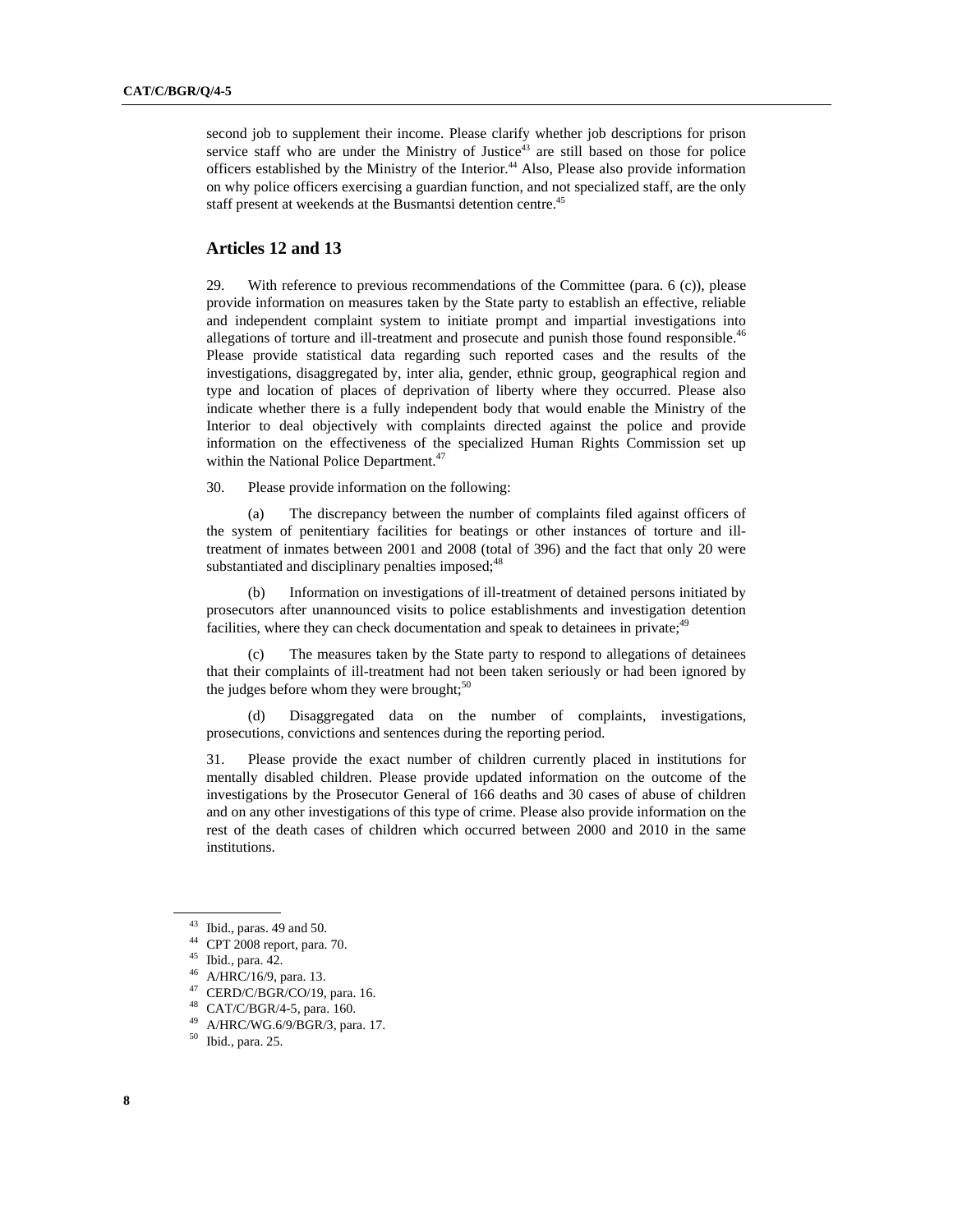32. Please provide information on the number of complaints regarding torture and illtreatment of children in schools, boarding schools, remand and other detention centres to mechanisms of complaints and investigation and on related investigations, prosecutions, convictions, sentences and penalties imposed. $51$  Please also provide information on the measures taken to expand and facilitate children's ability to file complaints about torture and ill-treatment in these institutions. Please also provide data on the number of children subjected to psychological, physical and sexual abuse and the results of action taken by courts against perpetrators in this regard.

33. Please provide detailed information about the death in custody in October 2009 of Hasun Albaadzh, who was detained at the Busmantsi detention centre prior to deportation, and on the results of any investigation in this regard.

34. Please provide disaggregated data on the number of complaints, investigations, prosecutions, convictions, as well as the penalties imposed in relation to domestic violence, including violence against children; sexual violence, including marital rape; and violence against vulnerable groups such as street children, Roma, LGBT persons and other vulnerable groups.

35. According to paragraph 37 of the State party's report, a "special part of the Penal Code now provides for increased liability for crimes against the individual, against human rights, for crimes constituting abuse of office. In compliance with the relevant international legal instruments, towards the end of 2002, a new section IX on human trafficking was introduced into chapter two (articles 159a through 159c)". Please provide information on the penalties imposed for trafficking in persons.<sup>52</sup> Please provide data, disaggregated by gender, age, country of origin and urban/rural areas and information on the number of complaints, prosecutions, convictions and penalties imposed for traffickers, and any measures taken to provide assistance, compensation and rehabilitation of the victims under the relevant legislation.<sup>53</sup> In particular, please provide information on the trafficking of Roma children, young children, pregnant women and newborns from Bulgaria to neighbouring countries where they are said to be taken away and sold by members of criminal organizations<sup>54</sup> and on the trafficking of women for sexual exploitation.<sup>55</sup>

#### **Article 14**

36. With reference to previous recommendations of the Committee (para. 6 (h)), please provide information on the following:

 (a) Steps taken by the State party to ensure that all persons who have been victims of a violation of their rights under the Convention obtain redress and have an enforceable and effective right to fair and adequate compensation, including the means for as full a rehabilitation as possible;

 (b) Information on measures taken by the State party to guarantee compensation beyond that accorded within the framework of the revival process of 1984–1989 in accordance with the Act on the Political and Civil Rehabilitation of Repressed Persons;<sup>56</sup>

<sup>51</sup> CRC/C/BGR/CO/2 paras. 28 and 29.

<sup>52</sup> CAT/C/BGR/4-5, para. 37.

<sup>53</sup> CRC/C/BGR/CO/2, paras. 65 and 66, and CCPR/C/BGR/Q/3, para. 12.

<sup>54</sup> A/HRC/WG.6/9/BGR/2, para. 30.

<sup>55</sup> A/HRC/16/9, para. 25.

<sup>56</sup> Ibid., para. 58.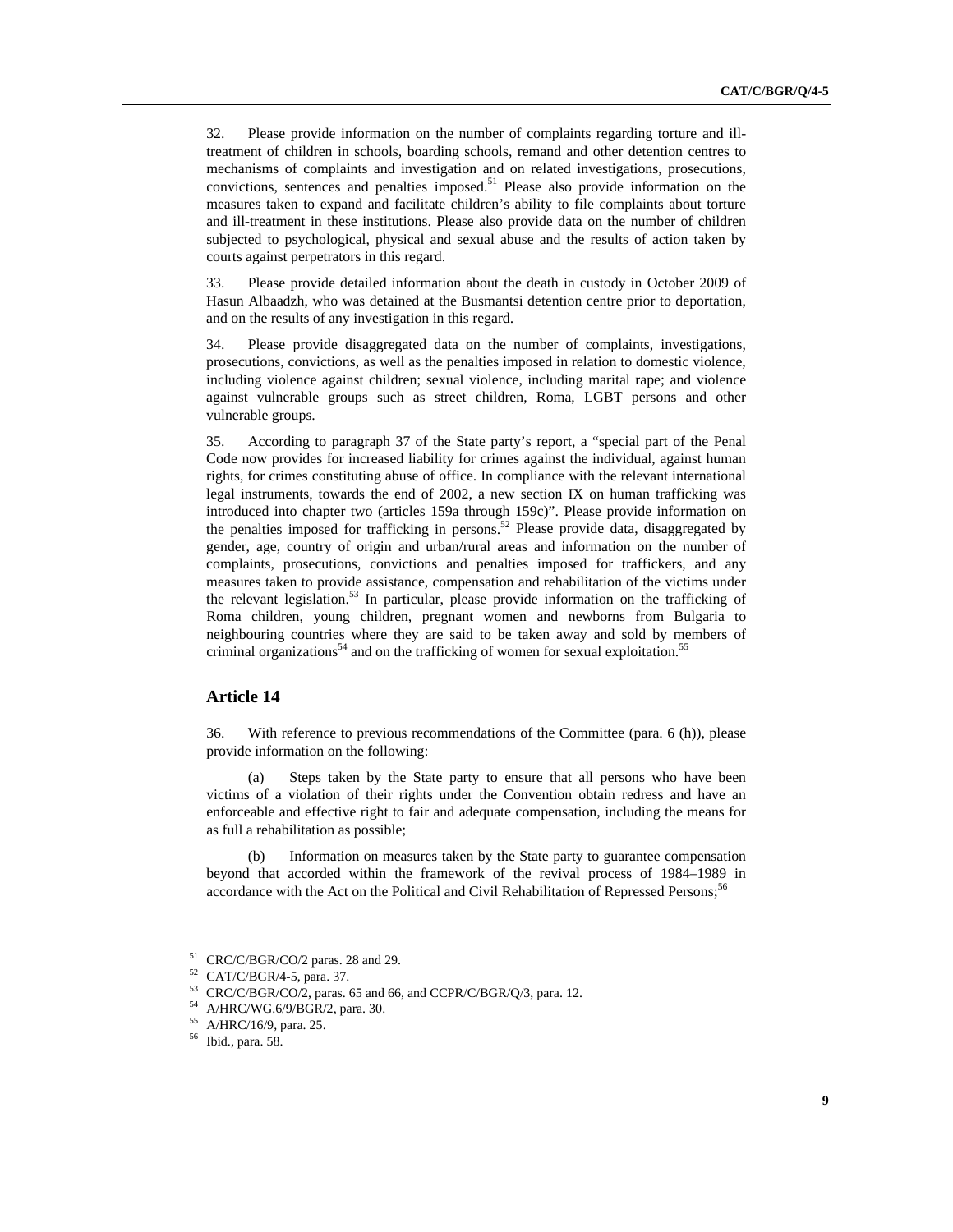(c) Disaggregated data on the number of cases brought by victims of torture or ill-treatment, or their families, compensation from the State or from a public servant, including the number of requests for compensation made, the number granted, the type and the amounts ordered and those actually provided in each case;

 (d) Information on any measures taken by the State party to provide compensation to persons against whom legal proceedings were delayed.

#### **Article 15**

37. Please provide information on any case where evidence has been held inadmissible under article 15 of the Convention, the provisions of which exclude explicitly any evidence obtained as a result of torture. $57$ 

#### **Article 16**

38. Please provide information on measures taken by the State party to revise the entire system of care for children with mental disabilities. Has the Ministry of Labour and Social Policy taken steps to modify the State party's policies and law in this regard? Please provide updated information with regard to the State party's policy to close all State institutions for children within a 15-year period. Please provide information on whether placement of adults with mental disabilities in social care homes continues as a result of administrative procedures, without the control of courts.

39. With reference to previous recommendations of the Committee (para. 6 (e)), please provide information on measures taken by the State party to address the situation of persons with mental disabilities and psychological problems in homes and hospitals, ensuring that their living conditions, therapy and rehabilitation are not in violation of the Convention. In particular, please provide information on measures taken to abolish violent and discriminatory practices against persons with disabilities in the medical setting, including deprivation of liberty and enforced administration of intrusive and irreversible treatments such as neuroleptic drugs and electroshock.

40. Please provide information regarding recognition of the legal capacity of persons with disabilities to make their own decisions and ensure that their health care is based on free and informed consent. Please provide information on the situation regarding involuntary treatment and involuntary confinement. Also, please provide information on measures taken to ensure their access to justice, including appeal procedures, and on the monitoring and reassessment of diagnoses by specialists.

41. Please provide information on the treatment of children with mental disabilities and psychological problems, including with regard to education, and whether conditions in which they live are adapted to their needs, in particular in view of the reported causes of 238 deaths of mentally disabled children since 2000, more than three-quarters of which were described as avoidable since they resulted from physical deterioration caused by neglect; exposure to cold and long-term immobility; malnutrition; infections caused by poor hygiene; and accidents.

42. Please provide information on measures taken by the State party to ensure the elimination of corporal punishment in all settings, including through appropriate and ongoing public education and professional training on positive, participatory and non-

 $57$  CAT/C/BGR/4-5, paras. 16 and 17.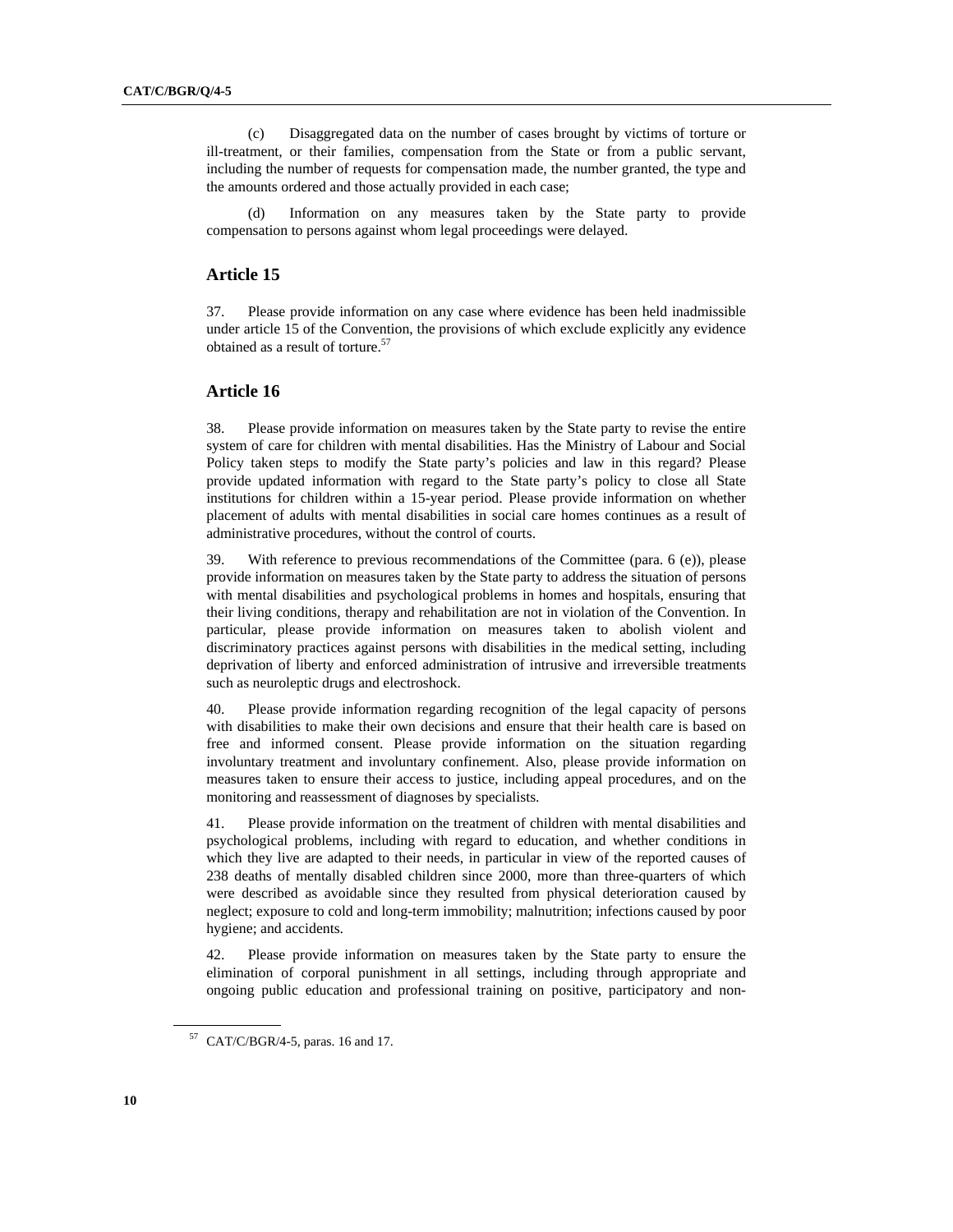violent forms of discipline and steps taken to bring to justice alleged offenders in breach of the prohibition of corporal punishment,<sup>58</sup> and on compensation provided to the victims.<sup>59</sup>

43. Please provide information on the following:

 (a) The number of children living without parental care in social-care institutions, including street children and those of Roma origin, and on the periodicity of reviews of their placement and of conditions in the institutions; $60$ 

 (b) Whether children without parental care are placed in facilities separately from children in conflict with the law. $^{61}$  Please provide information on any amendments to the Penal Code that would include a clear definition of "anti-social" acts on the basis of which children can be placed in social educational boarding schools (SBS) and correctional boarding schools (CBS);

 (c) Information regarding the number of street children and measures taken to prevent children from leaving families and schools for the street; $62$ 

 (d) Information on the placement in "crisis centres" for a period of up to six months, with possible renewal, of children who are victims of trafficking, together with children in conflict with the law.

44. Please provide information on the number of calls to the national telephone number for children subjected to domestic violence whose cases were often connected to trafficking and how many cases were investigated and prosecuted as a result.<sup>63</sup> Please provide data on the number of children in the nine crisis centres for children at risk of violence or any other crime.<sup>64</sup>

45. Please provide information on the following:

 (a) Whether the State party has established a centralized system for the comprehensive collection of data disaggregated by sex, age, ethnic or social origin and urban/rural areas regarding children who are victims of abuse, including psychological, physical and sexual abuse; $\frac{65}{5}$ 

 (b) Disaggregated data on children who are victims of economic and sexual exploitation and in particular those from vulnerable groups, including Roma;<sup>66</sup>

Statistics on socially vulnerable children engaged in harmful and exploitative labour, particularly in agriculture, industry and domestic service, and measures taken to prosecute those responsible.<sup>67</sup>

46. Please provide disaggregated data on the number of complaints, investigations, prosecutions, convictions, as well as the penalties imposed in relation to domestic violence, including violence against children; sexual violence, including marital rape; and violence against vulnerable groups such as street children, Roma and LGBT persons.

64 A/HRC/16/9, para. 55.

<sup>58</sup> CRC/C/BGR/CO/2, paras. 31 and 32.

<sup>59</sup> CCPR/C/BGR/Q/3, para. 9.

<sup>60</sup> CRC/C/BGR/CO/2, para. 39.

<sup>61</sup> Ibid., para. 40.

<sup>62</sup> A/HRC/16/9, para. 34.

<sup>63</sup> Ibid., para. 34.

<sup>65</sup> A/HRC/WG.6/9/BGR/2, para. 27.

<sup>66</sup> CRC/C/BGR/CO/2, para. 19.

<sup>67</sup> CRC/C/BGR/CO/2, para. 59, and A/HRC/16/9, para. 76.